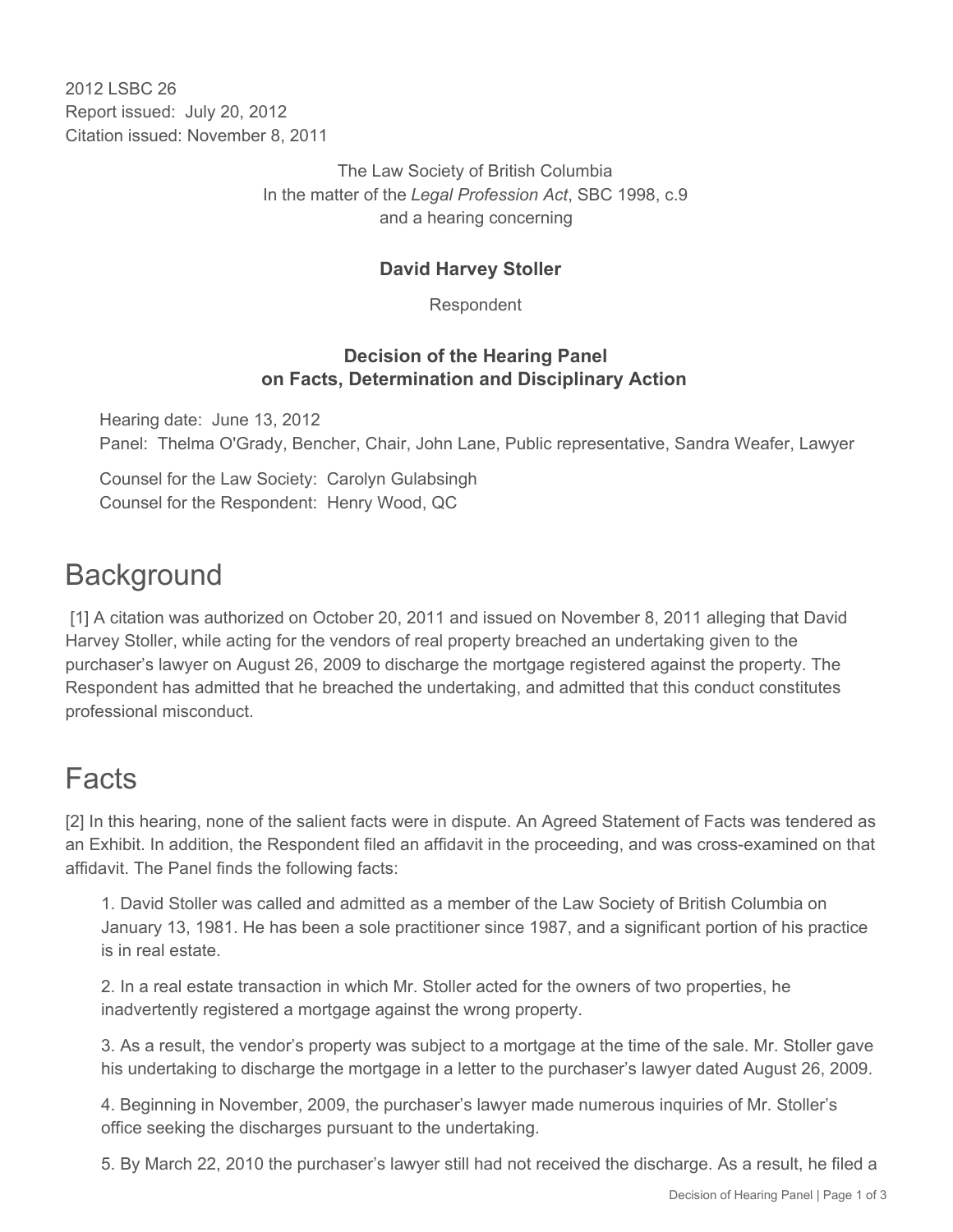complaint with the Law Society.

6. The mortgage was ultimately discharged on November 23, 2010.

# Decision

[3] The Respondent admits the breach of undertaking and admits that this constitutes professional misconduct. The Panel accepts these admissions.

[4] Although "professional misconduct" is not defined in the *Legal Profession Act*, it is well accepted that the question is whether "the facts as made out disclose a marked departure from that conduct the Law Society expects of its members; if so, it is professional misconduct" (*Law Society of BC v. Martin*, 2005 LSBC 16 at para. 171).

[5] The importance of undertakings was set out in the written submissions of the Law Society:

The unequivocal expectation (at least since 1995) is that a lawyer will "fulfill every undertaking given", which is an expression by the Benchers of the standard expected of lawyers. There is no exception or limitation in this expectation. The importance of undertakings is further underscored by the requirement in Chapter 11, Rule 7.1 [of the *Professional Conduct Handbook*], that undertakings be confirmed in writing, which is further evidence of their importance and the formality surrounding them.

[6] As the BC Court of Appeal stated in *Hammond v. Law Society of BC*, 2004 BCCA 560 at para. 56:

When a lawyer's undertaking is breached, it reflects not only on the integrity of that member, but also on the integrity of the profession as a whole. …

[7] As the Panel indicated at the conclusion of the facts and determination phase of the hearing, we have no trouble accepting the Respondent's admission that his failure to discharge the mortgage for almost 15 months constitutes professional misconduct.

## **PRIOR PROFESSIONAL CONDUCT RECORD**

[8] The Respondent's prior Professional Conduct Record is not relevant to whether his conduct in this instance constitutes professional misconduct. A single breach of undertaking is professional misconduct even in the absence of any prior dealings with the Law Society.

[9] The Panel notes that the Respondent has no prior conduct history for breaches of undertaking. However, his prior conduct record sets out two earlier matters relating to delay and procrastination, as well as failing to document files appropriately. The Respondent's breach of undertaking in this case was not the result of dishonesty or failure to understand his obligations. His conduct in this matter, like the earlier matters, demonstrates an underlying element of delay and procrastination. As such, it is a relevant consideration to both disciplinary action and costs.

# Disciplinary Action

[10] Counsel for the Law Society submitted that an appropriate disciplinary action in this case is a fine of \$3,000 payable by October 31, 2012. The Respondent does not oppose the fine proposed. A review of relevant case law for similar breaches of undertaking, including *Law Society of BC v. Linge*, 2008 LSBC 07,